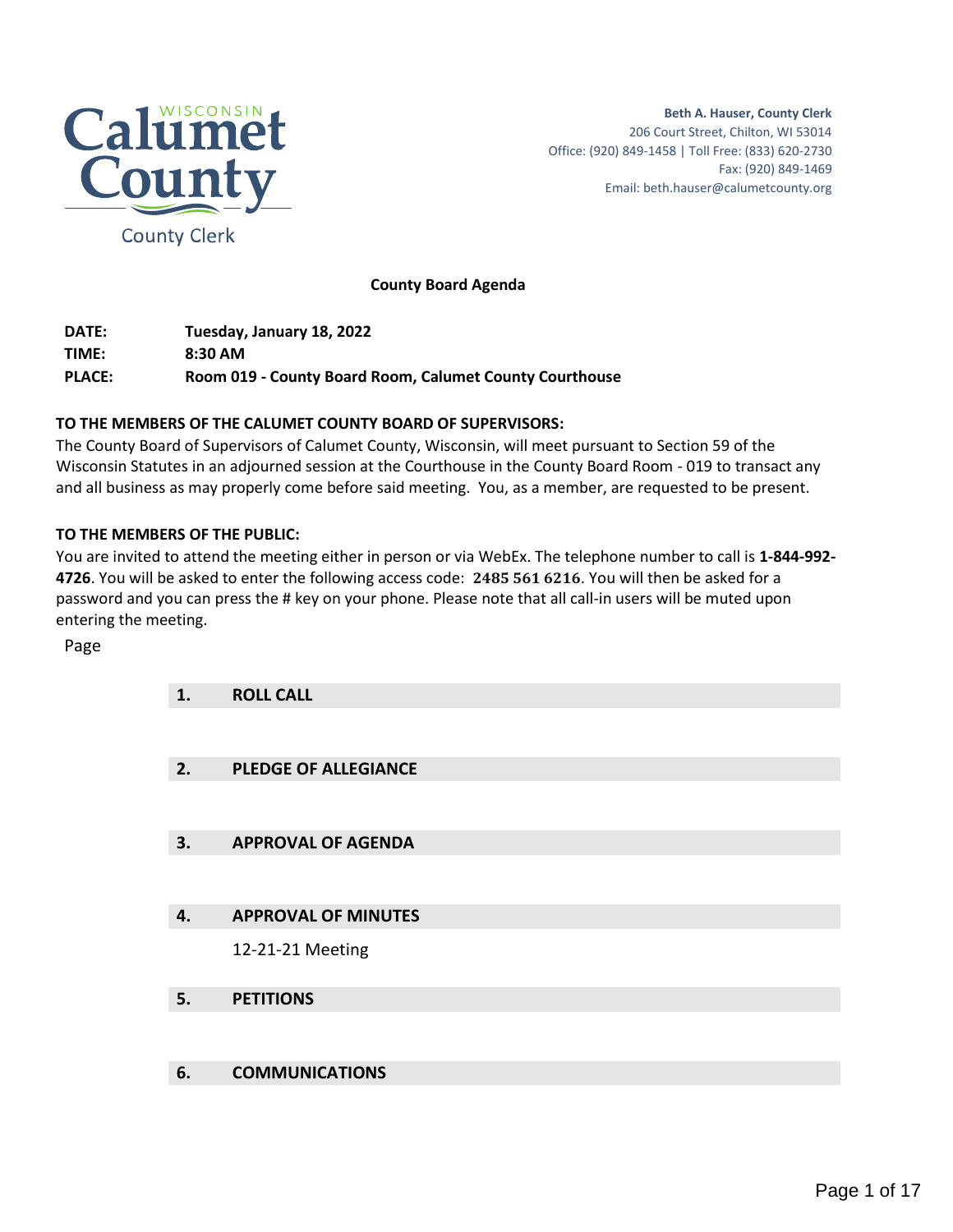# **7. PUBLIC PARTICIPATION**

# **8. SPECIAL BUSINESS**

Presentation on the Office of Corporation Counsel by Kimberly Tenerelli, Corporation Counsel.

## **9. RESOLUTIONS**

4 - 5 9.1. **RES 2021-38 RESOLUTION AUTHORIZING THE ADMINISTRATIVE SERVICES COMMITTEE TO SETTLE ACCOUNTS NOT EXCEEDING TEN THOUSAND DOLLARS (\$10,000)**  [RES 2021-38 Settle Accts not exceeding \\$10000 JAN 22](#page-3-0)

- 6 7 9.2. **RES 2021-39 RESOLUTION REAUTHORIZING SELF-INSURANCE UNDER THE WISCONSIN WORKER'S COMPENSATION ACT**  [RES 2021-39 Workers Compensation Self Funding JAN 2022](#page-5-0)
- 8 11 9.3. **RES 2021-40 RESOLUTION AUTHORIZING THE AMENDMENT OF THE 2021 BUDGET FOR AN OPERATING TRANSFER TO THE HIGHWAY FUND**  [RES 2021-40 Budgetary Transfer for Highway Advance JAN 2022](#page-7-0) [Support for Resolution for Operating Transfer to Highway](#page-9-0)
- 12 13 9.4. **RESOLUTION 2021-41 RESOLUTION AUTHORIZING LOCAL ROAD IMPROVEMENT FUNDS (LRIP) FOR BICYCLE AND PEDESTRIAN LANE FACILITIES AND ROUNDABOUT ON COUNTY ROAD N** [RES 2021-41 Use of Highway LRIP Funds for sidewalk and bike lane](#page-11-0)
	- **10. SUPERVISOR REPORTS**

Supervisors' Reports of Meetings and Seminars attended

## **11. COUNTY ADMINISTRATORS REPORT & APPOINTMENTS**

- 14 17 11.1. [County Administrator's Report.01-18-2022](#page-13-0)
	- 11.2. **Appointment to the Manitowoc-Calumet Counties Library Systems Board.**  Recommend the appointment of Phil Vergowe, to fill the vacancy left by Sue Lisowe, with a term to expire 1/1/2023.
	- 11.3.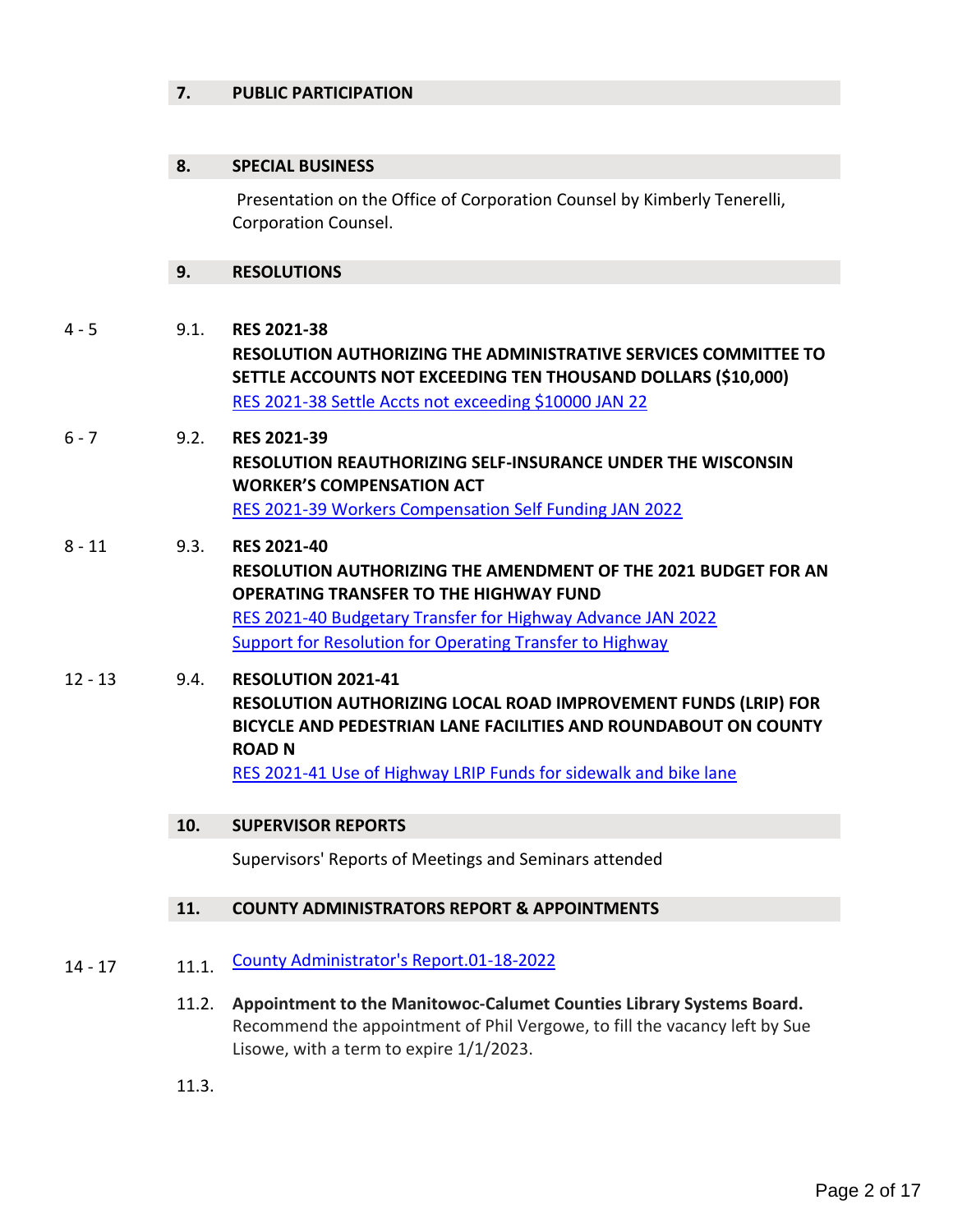**Reappointment of the County Surveyor.** Recommend the reappointment of Brad Buechel, whose term as County Surveyor expires 1/31/2022. The new term will expire 1/31/2024.

# **12. CLOSED SESSION**

• Discussion of land purchase negotiating terms.

The County Board will go into closed session per Wis. Stat. 19.85(1)(e) for deliberating or negotiating the purchasing of public properties, the investing of public funds, or conducting other specified public business, whenever competitive or bargaining reasons require a closed session.

## **13. RETURN TO OPEN SESSION**

13.1. Possible resolution for the authorization for funds for land purchase (980 property)

# **14. NEXT REGULAR MEETING DATE**

February 15, 2022 at 8:30 AM

# **15. ADJOURNMENT**

So as not to disturb the meeting, all cell phones should be placed on vibrate, and all calls should be taken outside the meeting room.

Any person wishing to attend who, because of a disability, requires special accommodations, should contact the County Clerk at 920-849-1458 at least 24 hours before the scheduled meeting time so appropriate arrangements can be made.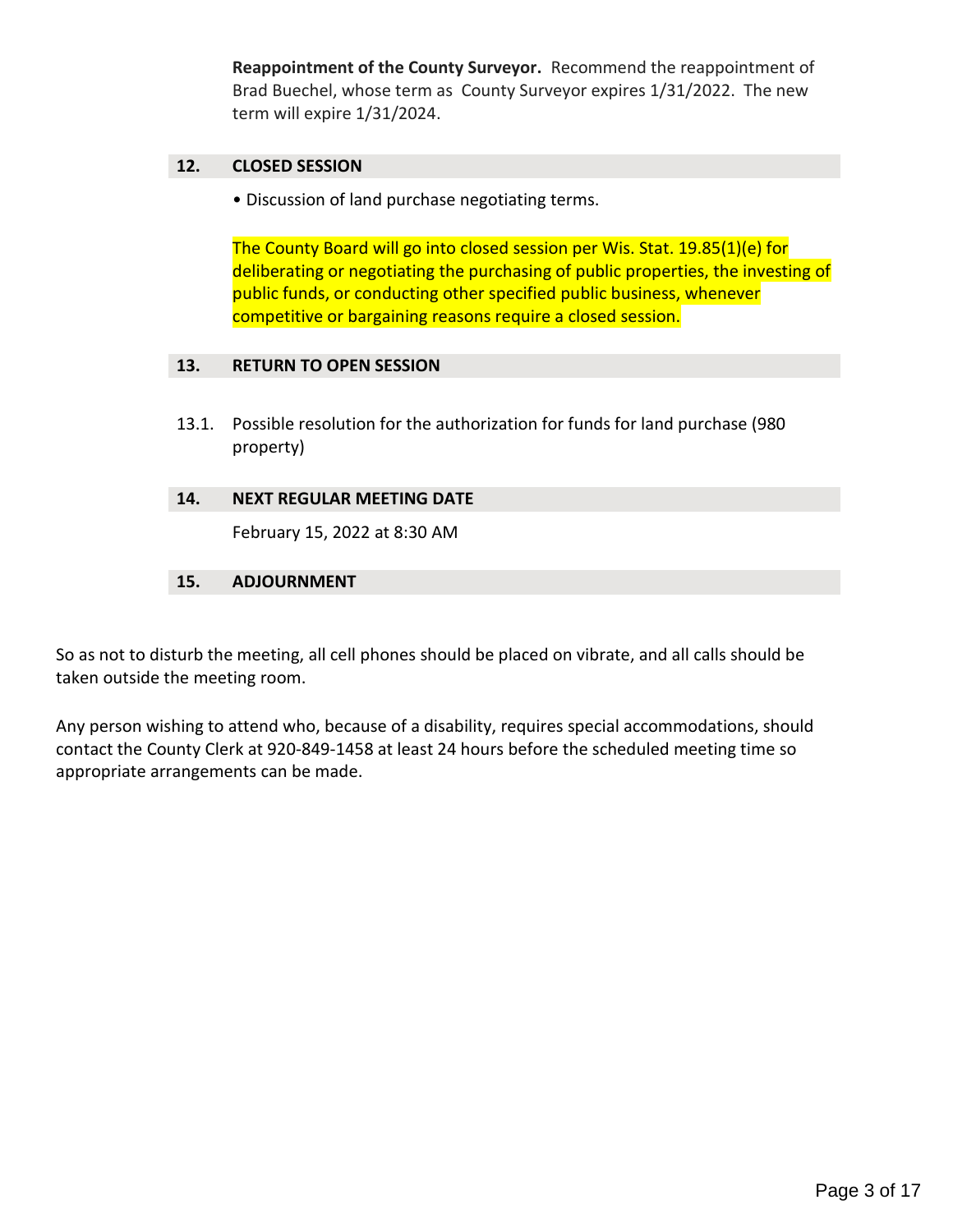#### **RESOLUTION AUTHORIZING THE ADMINISTRATIVE SERVICES COMMITTEE TO SETTLE ACCOUNTS NOT EXCEEDING TEN THOUSAND DOLLARS (\$10,000)**

<span id="page-3-0"></span>

| To the Honorable Chair and Board of Supervisors of                                                                       |   | Adopted:     |            | <b>Motion:</b>                             |                 |
|--------------------------------------------------------------------------------------------------------------------------|---|--------------|------------|--------------------------------------------|-----------------|
| Calumet County, Wisconsin:                                                                                               |   | Lost:        |            |                                            | 1 <sup>st</sup> |
|                                                                                                                          |   | Tabled:      |            |                                            | 2 <sub>nd</sub> |
| <b>WHEREAS, Wisconsin Statute 59.52(12)(a) requires the</b>                                                              |   | Absent:      |            | No:                                        | Yes:            |
| County Board, by resolution, to authorize a committee of<br>the County Board to settle accounts under a certain          |   | Two-thirds   |            | Number of votes required:<br>Majority<br>x |                 |
| amount; and                                                                                                              |   |              |            | Reviewed<br>Kimberly                       |                 |
|                                                                                                                          |   | Corp Counsel |            | Tenerelli                                  | by:             |
| <b>WHEREAS, The Administrative Services Committee has</b><br>reviewed said Wisconsin Statute.                            |   |              |            |                                            |                 |
|                                                                                                                          | Α | NO           | <b>YES</b> |                                            |                 |
| NOW, THEREFORE, BE IT RESOLVED By the Calumet<br>County Board of Supervisors herein assembled, authorize                 |   |              |            | <b>BARRIBEAU</b>                           | 1               |
| the Administrative Services Committee to settle all current<br>accounts, claims, demands or causes of action against the |   |              |            | <b>BUDDE</b>                               | 2               |
| County, not to exceed ten thousand dollars (\$10,000).                                                                   |   |              |            | <b>CONNORS</b>                             | 3               |
| BE IT FURTHER RESOLVED That all accounts, claims,                                                                        |   |              |            | <b>DIETRICH</b>                            | 4               |
| demands or causes of action against the County                                                                           |   |              |            | <b>DRAHEIM</b>                             | 5               |
| exceeding ten thousand dollars (\$10,000) be approved by<br>the Calumet County Board.                                    |   |              |            | <b>GENTZ</b>                               | 6               |
| Dated this 18th day of January 2022.                                                                                     |   |              |            | <b>HANDSCHKE</b>                           | 7               |
| <b>INTRODUCED BY THE ADMINISTRATIVE</b>                                                                                  |   |              |            | <b>HARTL</b>                               | 8               |
| <b>SERVICES COMMITTEE</b>                                                                                                |   |              |            | <b>HOFBERGER</b>                           | 9               |
|                                                                                                                          |   |              |            |                                            |                 |
|                                                                                                                          |   |              |            | <b>IRWIN</b>                               | 10              |
|                                                                                                                          |   |              |            | KARTH                                      | 11              |
| Merlin Gentz, Chair                                                                                                      |   |              |            | <b>KESLER</b>                              | 12              |
|                                                                                                                          |   |              |            | <b>KLECKNER</b>                            | 13              |
| <b>Bill Barribeau</b>                                                                                                    |   |              |            | <b>MUELLER</b>                             | 14              |
|                                                                                                                          |   |              |            |                                            |                 |
|                                                                                                                          |   |              |            | <b>SCHUH</b>                               | 15              |
| <b>Ronald Dietrich</b>                                                                                                   |   |              |            | <b>SCHWALENBERG</b>                        | 16              |
|                                                                                                                          |   |              |            | <b>STIER</b>                               | 17              |
|                                                                                                                          |   |              |            | <b>STILLMAN</b>                            | 18              |
| Pete Stier                                                                                                               |   |              |            | <b>STOFFEL</b>                             | 19              |
|                                                                                                                          |   |              |            | <b>VOIGHT</b>                              | 20              |
|                                                                                                                          |   |              |            |                                            |                 |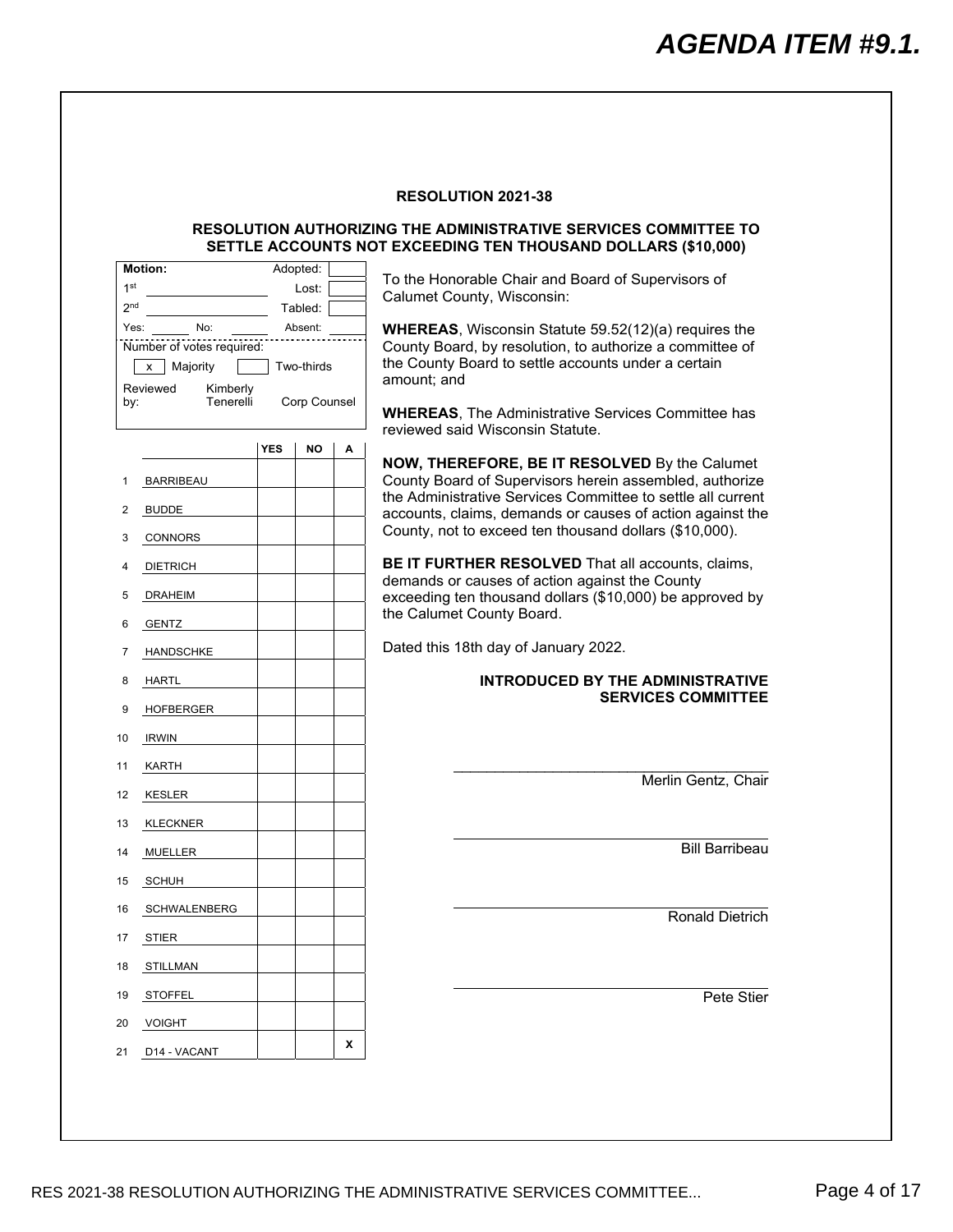# *AGENDA ITEM #9.1.*

Tom Stoffel

Hope Karth

Mary Schwalenberg

**COUNTERSIGNED BY**

Alice Connors, County Board Chair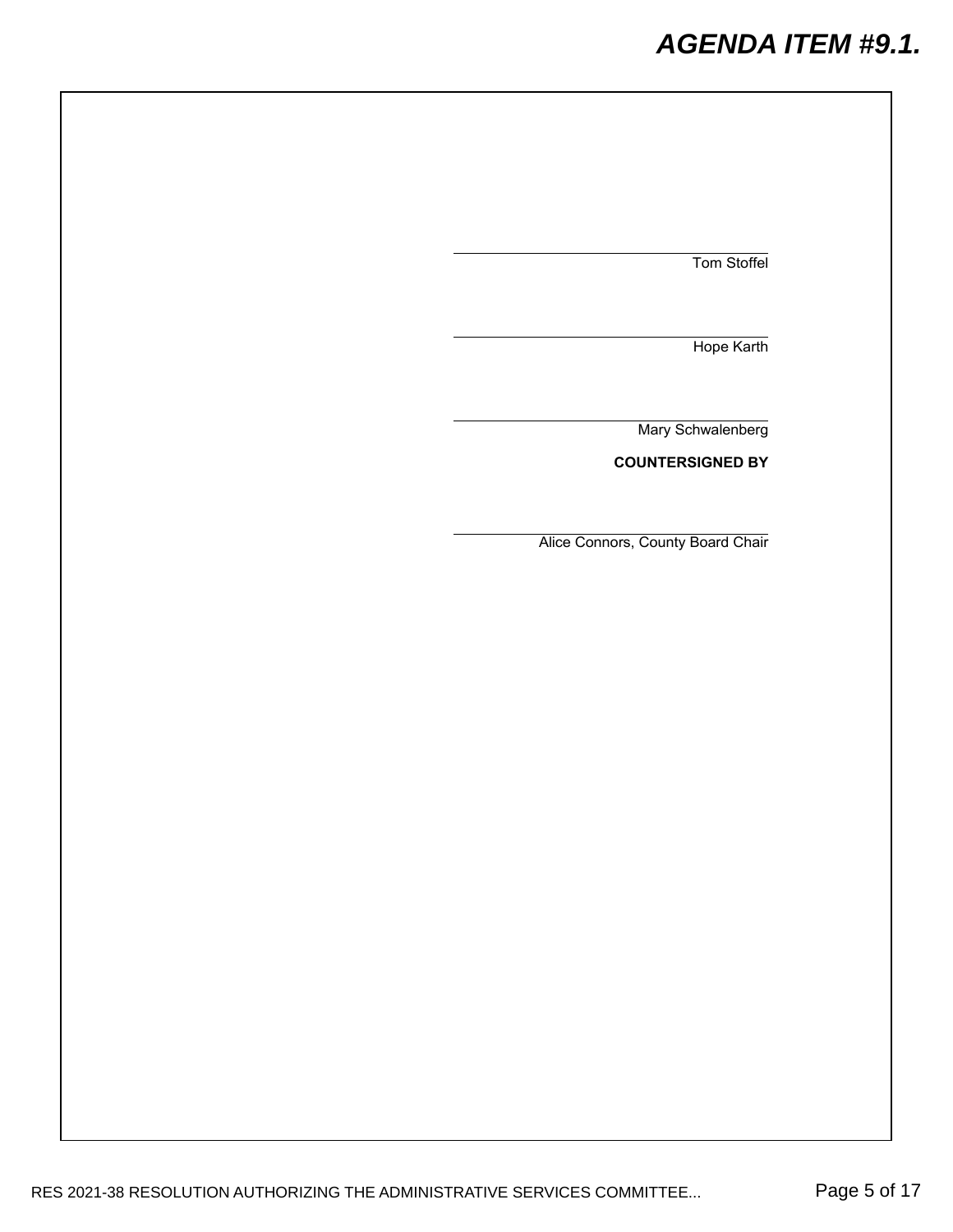#### **RESOLUTION REAUTHORIZING SELF-INSURANCE UNDER THE WISCONSIN WORKER'S COMPENSATION ACT**

To the Honorable Chairperson and Board of Supervisors of Calumet County, Wisconsin:

<span id="page-5-0"></span>

| <b>Motion:</b>                                                                     | Adopted:              | <b>WHEREAS, Calumet County is a qualified political subdivision</b>                                                                                                                    |  |  |  |  |
|------------------------------------------------------------------------------------|-----------------------|----------------------------------------------------------------------------------------------------------------------------------------------------------------------------------------|--|--|--|--|
| 1 <sup>st</sup>                                                                    | Lost:                 | of the State of Wisconsin, and                                                                                                                                                         |  |  |  |  |
| 2 <sub>nd</sub>                                                                    | Tabled:               | <b>WHEREAS, The Wisconsin Worker's Compensation Act (Act)</b>                                                                                                                          |  |  |  |  |
| No:<br>Yes:<br>Absent:<br>Number of votes required:<br>Majority<br>Two-thirds<br>х |                       | provides that employers covered by the Act either insure their<br>liability with worker's compensation insurance carriers<br>authorized to do business in Wisconsin, or to be exempted |  |  |  |  |
| Reviewed<br>Kimberly<br>Tenerelli<br>by:                                           | Corp Counsel          | (self-insured) from insuring liabilities with a carrier and thereby<br>assuming the responsibility for its own worker's compensation<br>risk and payment, and                          |  |  |  |  |
|                                                                                    | <b>YES</b><br>ΝO<br>А | <b>WHEREAS, The State and its political subdivisions may self-</b><br>insure worker's compensation without a special order from the                                                    |  |  |  |  |
| BARRIBEAU                                                                          |                       | Department of Workforce Development (Department) if they<br>agree to report faithfully all compensable injuries and agree to                                                           |  |  |  |  |
| <b>BUDDE</b><br>2                                                                  |                       | comply with the Act and rules of the Department, and                                                                                                                                   |  |  |  |  |
| CONNORS<br>3                                                                       |                       | <b>WHEREAS, The Administrative Services Committee at its</b>                                                                                                                           |  |  |  |  |
| <b>DIETRICH</b>                                                                    |                       | January 11th, 2022 meeting approved the continuation of the<br>self-insured worker's compensation program, in compliance                                                               |  |  |  |  |
| <b>DRAHEIM</b><br>5                                                                |                       | with Wisconsin Administrative Code DWD 80.60(3).                                                                                                                                       |  |  |  |  |
| GENTZ<br>6                                                                         |                       | NOW, THEREFORE, BE IT RESOLVED By the Board of                                                                                                                                         |  |  |  |  |
| <b>HANDSCHKE</b><br>7                                                              |                       | Supervisors of Calumet County herein assembled adopts the<br>following:                                                                                                                |  |  |  |  |
| HARTL<br>8                                                                         |                       | Provide for the continuation of a self-insured                                                                                                                                         |  |  |  |  |
| HOFBERGER<br>9                                                                     |                       | (1)<br>worker's compensation program that is currently in effect.                                                                                                                      |  |  |  |  |
| 10 IRWIN                                                                           |                       | (2)<br>Authorize the County Clerk to forward certified                                                                                                                                 |  |  |  |  |
| KARTH<br>11.                                                                       |                       | copies of this resolution to the Worker's Compensation<br>Division, Wisconsin Department of Workforce Development.                                                                     |  |  |  |  |
| KESLER<br>12                                                                       |                       |                                                                                                                                                                                        |  |  |  |  |
| <b>KLECKNER</b><br>13                                                              |                       | Dated this 18th day of January 2022.                                                                                                                                                   |  |  |  |  |
| MUELLER<br>14                                                                      |                       | <b>INTRODUCED BY THE</b><br><b>ADMINISTRATIVE SERVICES COMMITTEE</b>                                                                                                                   |  |  |  |  |
| SCHUH<br>15                                                                        |                       |                                                                                                                                                                                        |  |  |  |  |
| 16 SCHWALENBERG                                                                    |                       |                                                                                                                                                                                        |  |  |  |  |
| 17 STIER                                                                           |                       | Merlin Gentz, Chair                                                                                                                                                                    |  |  |  |  |
| 18 STILLMAN                                                                        |                       |                                                                                                                                                                                        |  |  |  |  |
| 19 STOFFEL                                                                         |                       | <b>Bill Barribeau</b>                                                                                                                                                                  |  |  |  |  |
| 20 VOIGHT                                                                          |                       |                                                                                                                                                                                        |  |  |  |  |
| 21 D14 - VACANT                                                                    | x                     |                                                                                                                                                                                        |  |  |  |  |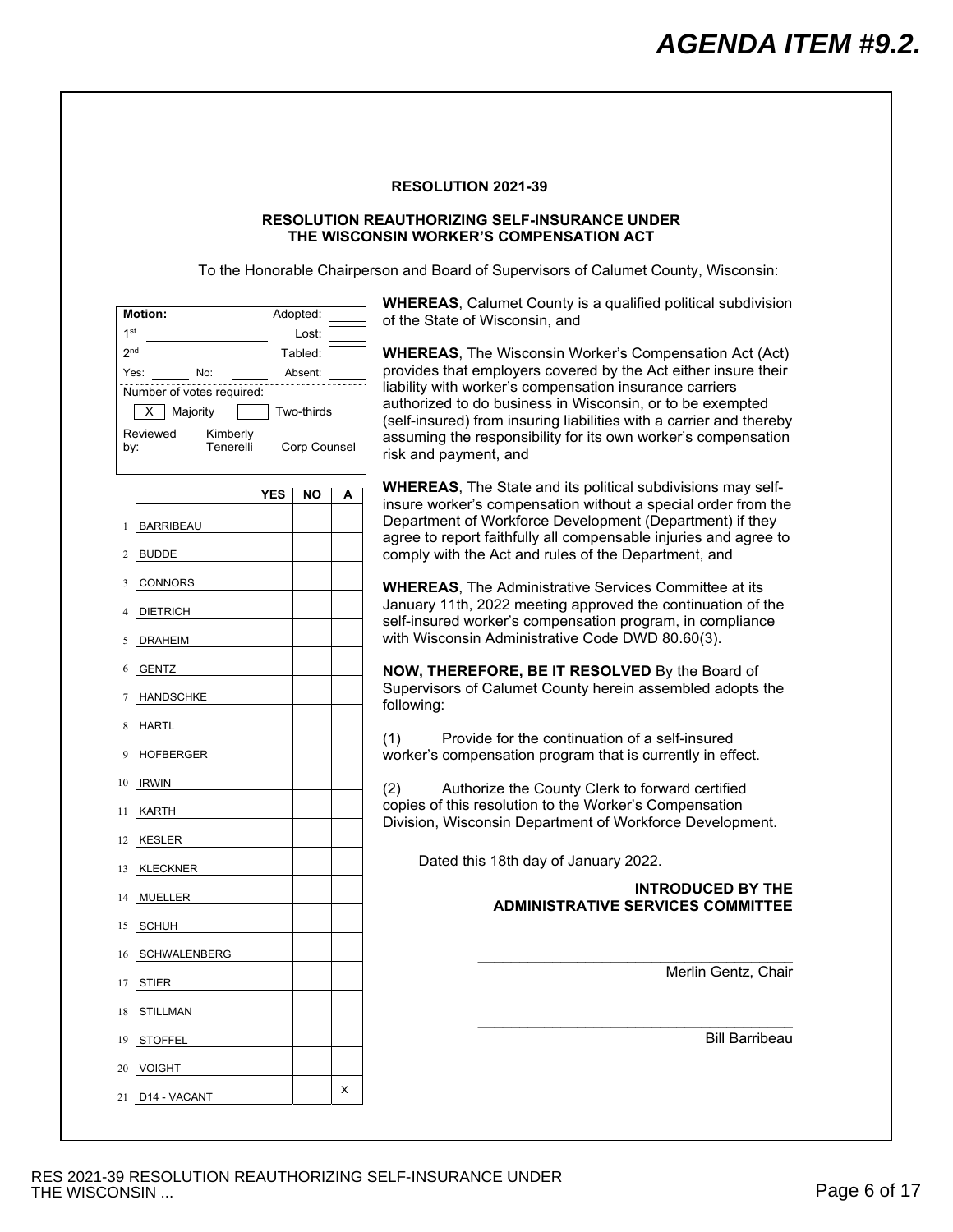# *AGENDA ITEM #9.2.*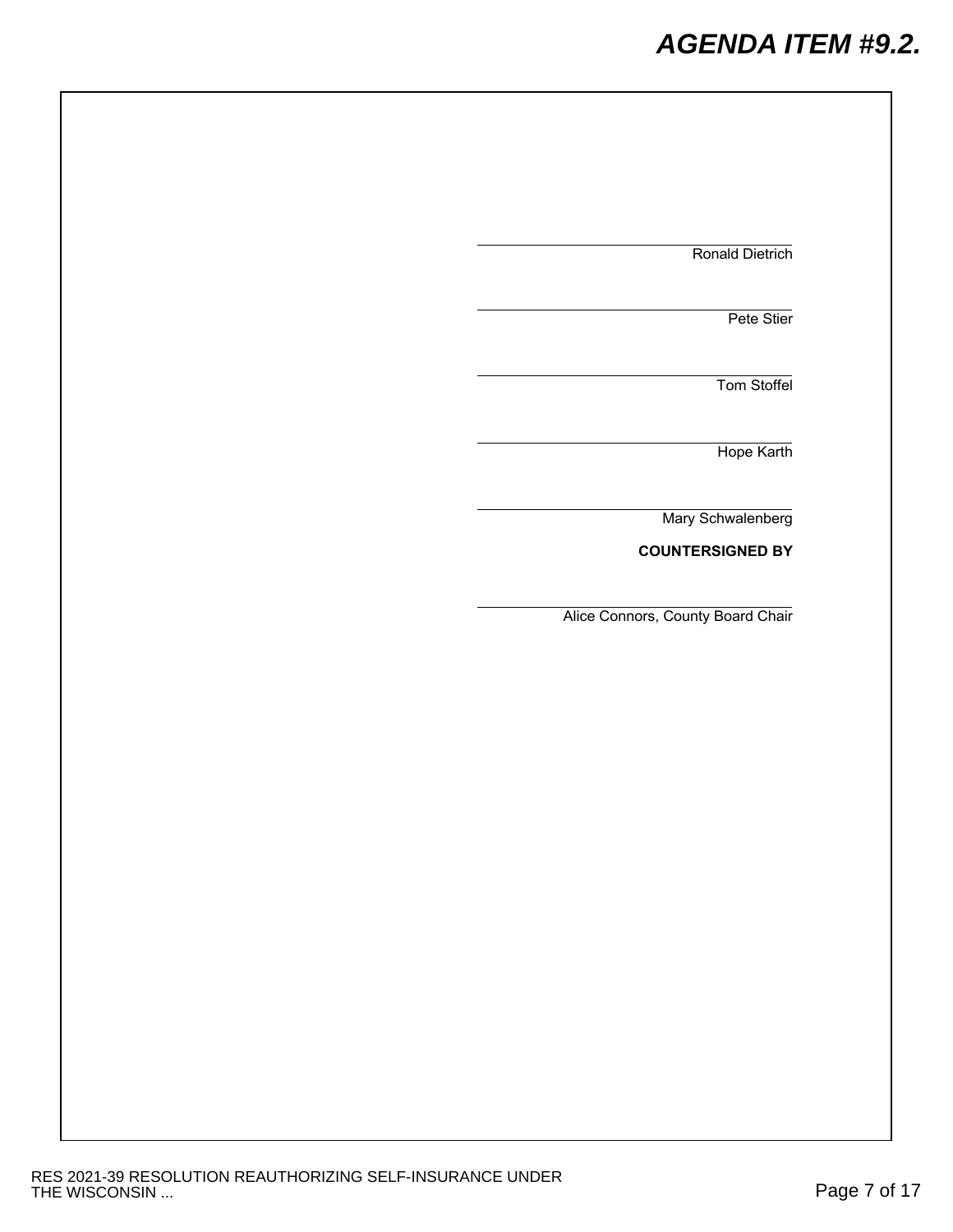#### <span id="page-7-0"></span>**RESOLUTION AUTHORIZING THE AMENDMENT OF THE 2021 BUDGET FOR AN OPERATING TRANSFER TO THE HIGHWAY FUND**

To the Honorable Chairperson and Board of Supervisors of Calumet County, Wisconsin:

| <b>Motion:</b><br>1 <sup>st</sup><br>2 <sub>nd</sub><br>No:<br>Yes:<br>Number of votes required:<br>Majority<br>Reviewed<br>by: | х<br>Kimberly<br>Tenerelli | Adopted:<br>Lost:<br>Tabled:<br>Absent:<br>Two-thirds<br>Corp Counsel |   | <b>WHEREAS, The Calumet County's General Fund has</b><br>advanced cash of \$2,751,894 as of December 31, 2020 to the<br>Highway Fund to finance operating and capital outlay<br>expenditures, and<br><b>WHEREAS, The Highway Fund does not anticipate being</b><br>able to repay the General Fund, and<br><b>WHEREAS, The General Fund has already segregated fund</b><br>balance of \$2,751,894 as nonspendable as of December 31,<br>2020, and |
|---------------------------------------------------------------------------------------------------------------------------------|----------------------------|-----------------------------------------------------------------------|---|--------------------------------------------------------------------------------------------------------------------------------------------------------------------------------------------------------------------------------------------------------------------------------------------------------------------------------------------------------------------------------------------------------------------------------------------------|
| <b>BARRIBEAU</b><br>1                                                                                                           | <b>YES</b>                 | NO                                                                    | А | <b>WHEREAS, The Administrative Services Committee at its</b><br>January 11th, 2022 meeting approved the operating transfer                                                                                                                                                                                                                                                                                                                       |
|                                                                                                                                 |                            |                                                                       |   | of \$2,751,894.                                                                                                                                                                                                                                                                                                                                                                                                                                  |
| <b>BUDDE</b><br>2<br>CONNORS<br>3                                                                                               |                            |                                                                       |   | NOW, THEREFORE, BE IT RESOLVED That the Finance<br>Director be authorized to amend the 2021 budget to reflect an                                                                                                                                                                                                                                                                                                                                 |
| <b>DIETRICH</b>                                                                                                                 |                            |                                                                       |   | operating transfer of \$2,751,894 from the General Fund to the<br>Highway Fund.                                                                                                                                                                                                                                                                                                                                                                  |
| <b>DRAHEIM</b><br>5                                                                                                             |                            |                                                                       |   |                                                                                                                                                                                                                                                                                                                                                                                                                                                  |
| GENTZ<br>6                                                                                                                      |                            |                                                                       |   | Dated this 18th day of January 2022.                                                                                                                                                                                                                                                                                                                                                                                                             |
| <b>HANDSCHKE</b><br>7                                                                                                           |                            |                                                                       |   | <b>INTRODUCED BY THE</b><br><b>ADMINISTRATIVE SERVICES COMMITTEE</b>                                                                                                                                                                                                                                                                                                                                                                             |
| HARTL<br>8                                                                                                                      |                            |                                                                       |   |                                                                                                                                                                                                                                                                                                                                                                                                                                                  |
| <b>HOFBERGER</b><br>9                                                                                                           |                            |                                                                       |   |                                                                                                                                                                                                                                                                                                                                                                                                                                                  |
| <b>IRWIN</b><br>10                                                                                                              |                            |                                                                       |   | Merlin Gentz, Chair                                                                                                                                                                                                                                                                                                                                                                                                                              |
| KARTH<br>11                                                                                                                     |                            |                                                                       |   |                                                                                                                                                                                                                                                                                                                                                                                                                                                  |
| KESLER<br>12                                                                                                                    |                            |                                                                       |   | <b>Bill Barribeau</b>                                                                                                                                                                                                                                                                                                                                                                                                                            |
| KLECKNER<br>13                                                                                                                  |                            |                                                                       |   |                                                                                                                                                                                                                                                                                                                                                                                                                                                  |
| MUELLER<br>14                                                                                                                   |                            |                                                                       |   | <b>Ronald Dietrich</b>                                                                                                                                                                                                                                                                                                                                                                                                                           |
| SCHUH<br>15                                                                                                                     |                            |                                                                       |   |                                                                                                                                                                                                                                                                                                                                                                                                                                                  |
| 16 SCHWALENBERG                                                                                                                 |                            |                                                                       |   | Pete Stier                                                                                                                                                                                                                                                                                                                                                                                                                                       |
| 17 STIER                                                                                                                        |                            |                                                                       |   |                                                                                                                                                                                                                                                                                                                                                                                                                                                  |
| 18 STILLMAN                                                                                                                     |                            |                                                                       |   |                                                                                                                                                                                                                                                                                                                                                                                                                                                  |
| 19 STOFFEL                                                                                                                      |                            |                                                                       |   | Tom Stoffel                                                                                                                                                                                                                                                                                                                                                                                                                                      |
| 20 VOIGHT                                                                                                                       |                            |                                                                       |   |                                                                                                                                                                                                                                                                                                                                                                                                                                                  |
| 21 D14 - VACANT                                                                                                                 |                            |                                                                       | X |                                                                                                                                                                                                                                                                                                                                                                                                                                                  |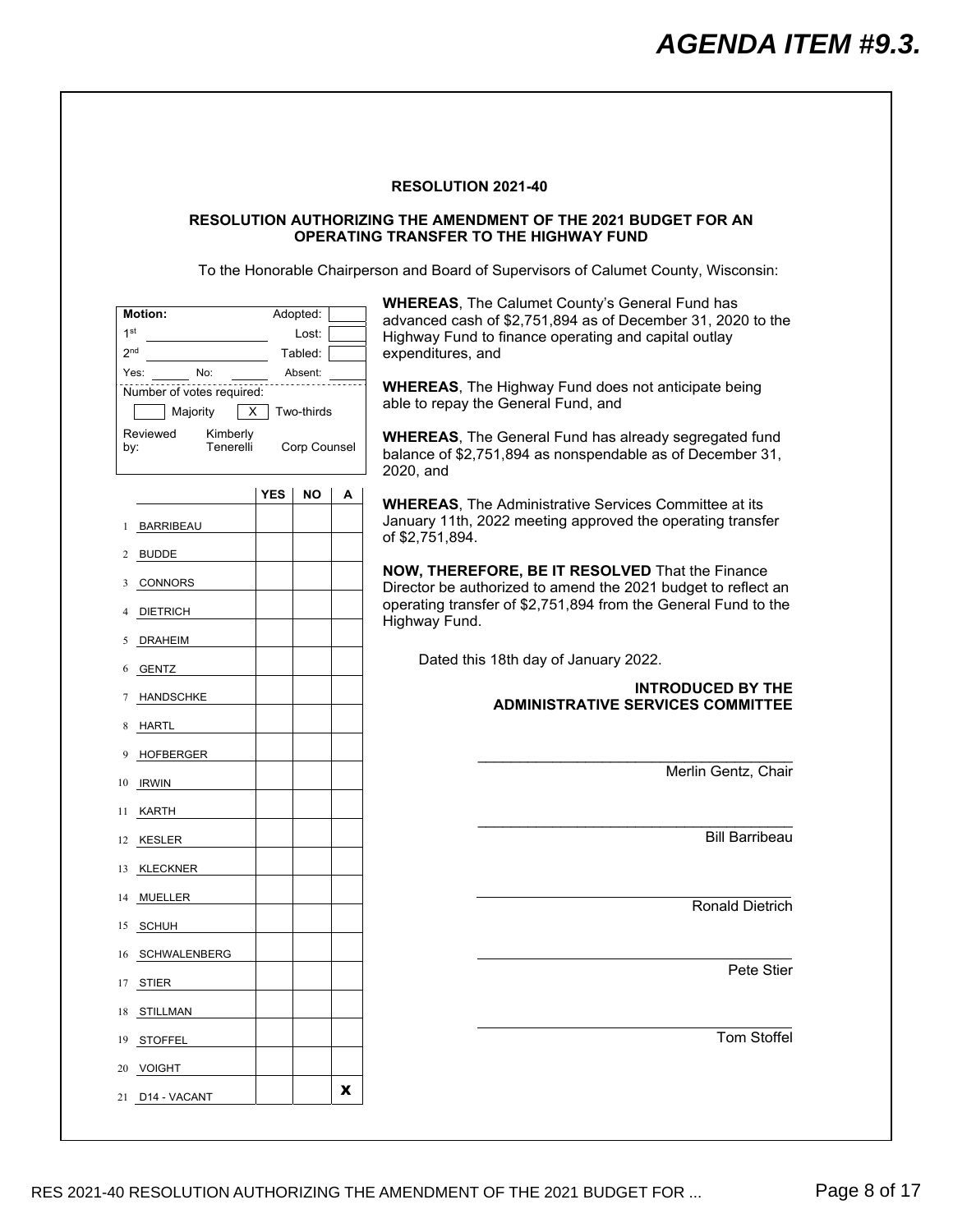# *AGENDA ITEM #9.3.*

Hope Karth

Mary Schwalenberg

**COUNTERSIGNED BY**

Alice Connors, County Board Chair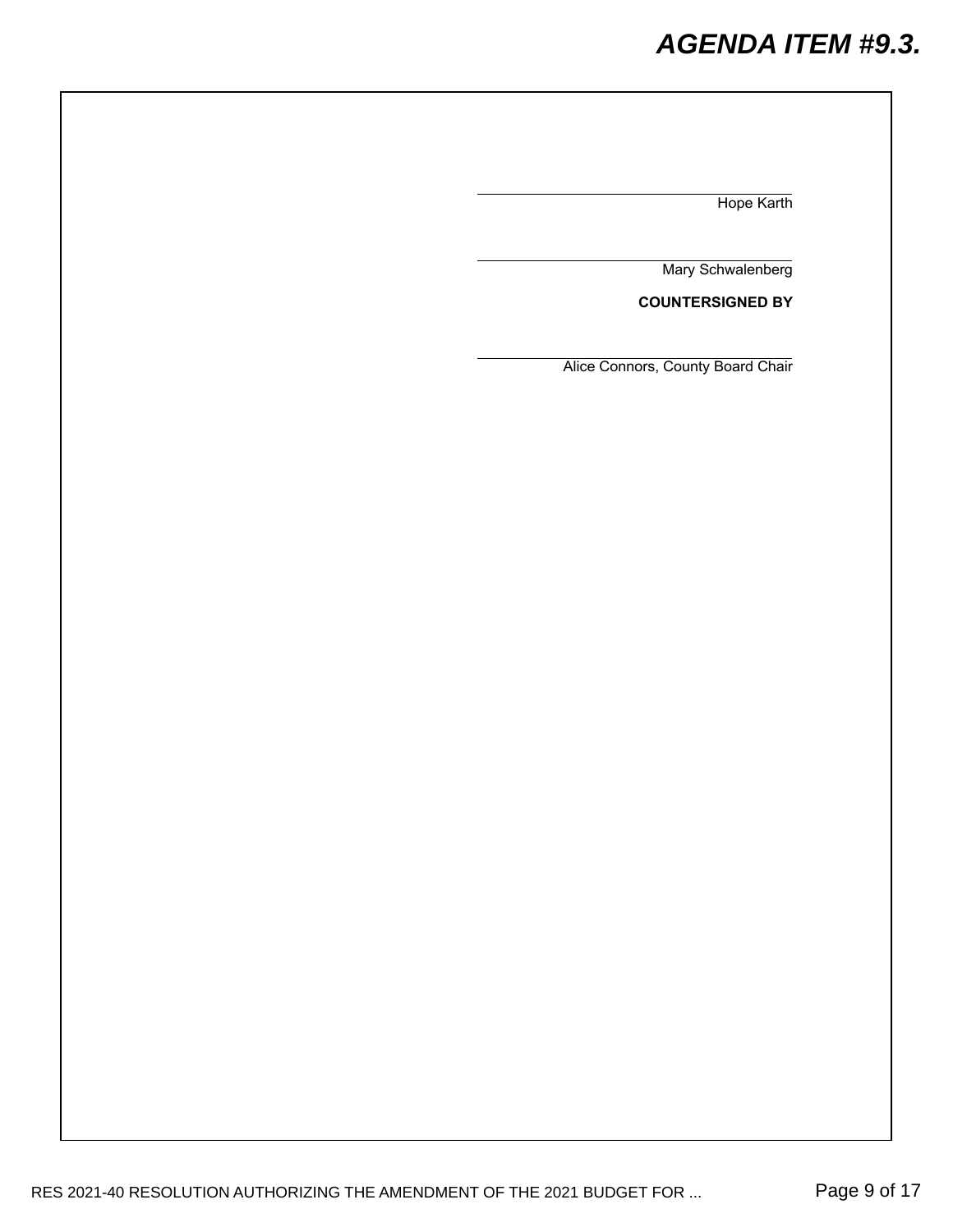<span id="page-9-0"></span>

206 Court Street Chilton, WI 53014 Office: (920) 849‐1446 Toll Free: (833) 620‐2730 Fax: (920) 849‐1475

Finance Department

January 11, 2022

Administrative Services Committee and County Board

We are recommending a budget amendment to approve a \$2,751,894 operating transfer from the County's general fund to the County's highway fund.

#### **Background**

The County's general fund has advanced the highway fund cash of \$3,152,632 as of December 31, 2020 with \$2,751,894 considered the long‐term portion. The remaining cash advance was used to finance inventory and accounts receivable balances of the highway operations.

From a fund balance perspective, the long-term portion has already been segregated within the general fund to represent that these funds are not available for expenditure. As a result, this transfer would not have any effect on the County's unassigned general fund balance which stands at 26% of general and special revenue fund expenditures as of December 31, 2020 (County policy requires 15%).

#### **Funding Structure of a County Highway Department**

The County's highway department is accounted for as a proprietary fund, funded by user charges, including charges to the County for maintenance and construction of the County trunk highway system. While property taxes are not a direct funding source, the County roads and bridges special revenue fund does rely on property taxes as one of its primary revenue sources.

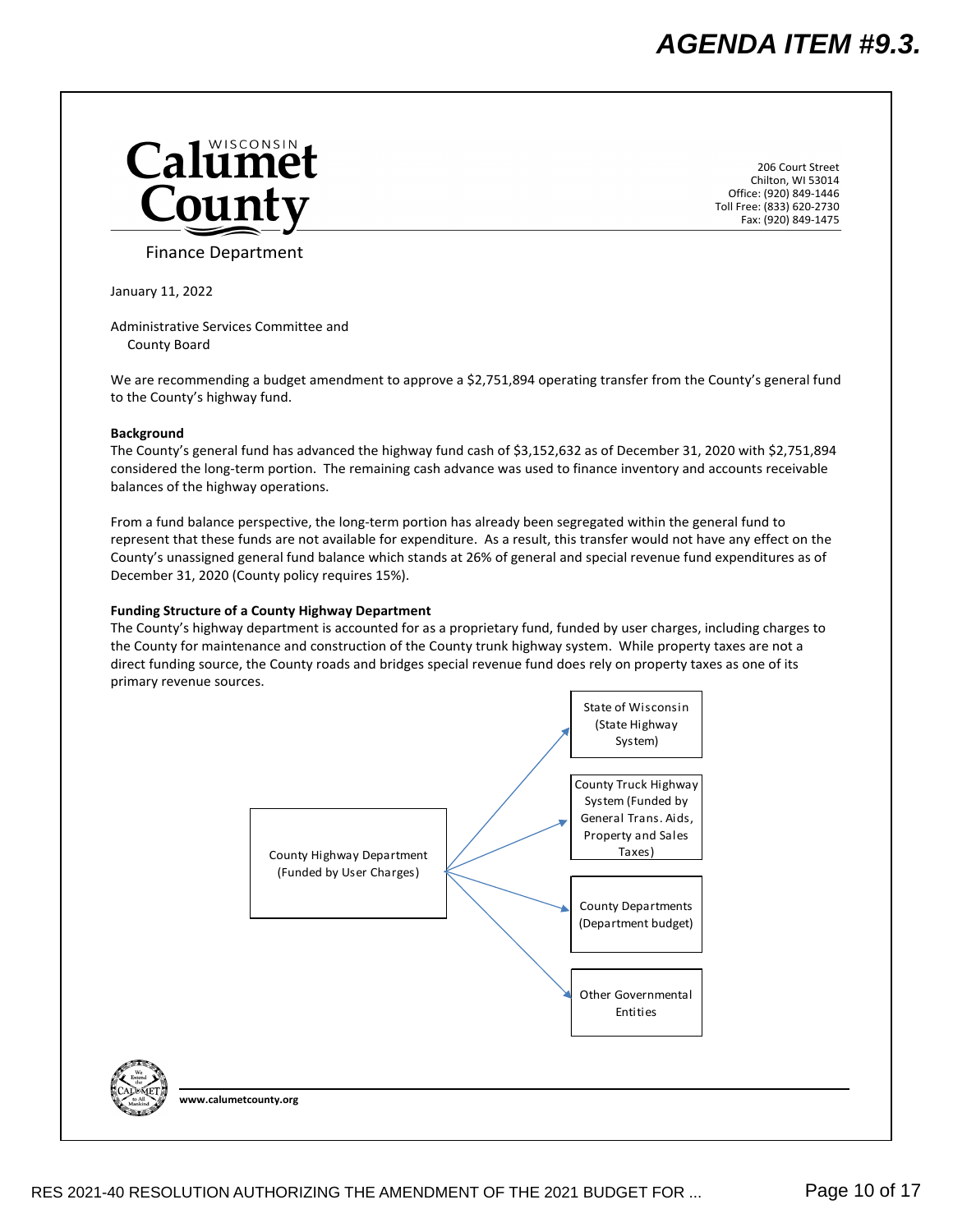

The long-term cash deficit within the highway fund has occurred over time, as illustrated below:

There are many factors which lead to the accumulated cash deficit; however, the timing for replacement of machinery and equipment has the most significant impact, as illustrated below:



It is important to understand that replacing machinery and equipment is necessary to maintain a reliable fleet of vehicles to properly perform maintenance responsibilities over the highway system within the County. In addition, depreciation based on historical costs will always be less than future replacement costs due to inflationary impacts.

In addition, it should be pointed out that the increase in long‐term cash balances noted above is not directly attributable to the construction of the highway shop. While overall depreciation expense increased by approximately \$160,000 annually once placed in service, this depreciation expense was excluded in the above graph, as the County financed the construction using general obligation debt repaid with property taxes and not highway funds.

#### **Looking Forward**

The highway fund operations will generate a cash deficit for 2021 which will be addressed as we close out 2021. Staff within the finance and highway departments have been working very closely during 2021 reviewing operations and equipment strategies with changes to be evaluated moving forward.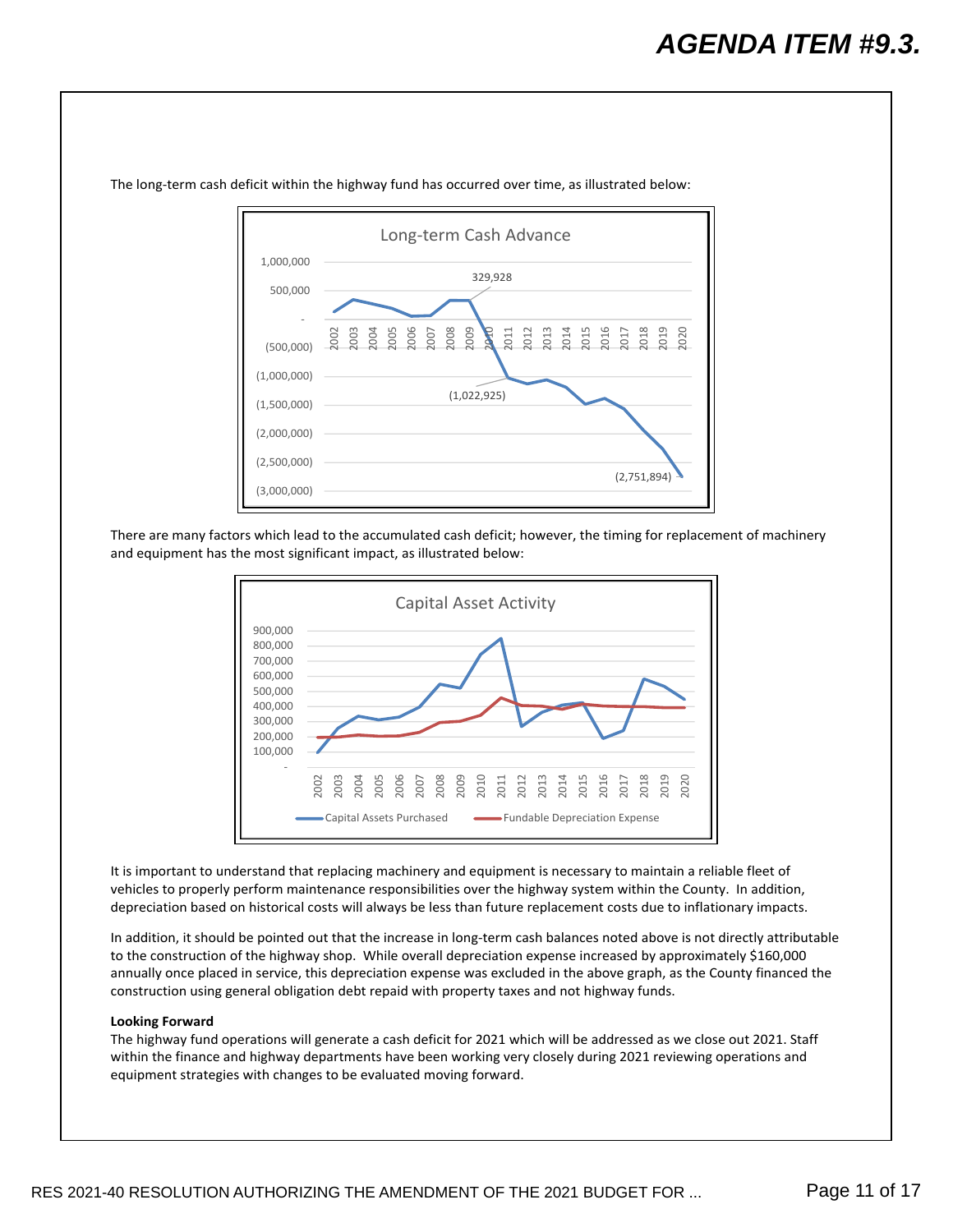#### <span id="page-11-0"></span>**RESOLUTION AUTHORIZING LOCAL ROAD IMPROVEMENT FUNDS (LRIP) FOR BICYCLE AND PEDESTRIAN LANE FACILITIES AND ROUNDABOUT ON COUNTY ROAD N**

To the Honorable Chair and Board of Supervisors of Calumet County, Wisconsin:

| <b>Motion:</b>                                                                   |               | Adopted:            |   |
|----------------------------------------------------------------------------------|---------------|---------------------|---|
| 1 <sup>st</sup>                                                                  |               | Lost:               |   |
| 2 <sup>nd</sup>                                                                  |               | Tabled:             |   |
| No:<br>ber since<br>Yes:<br>-- <sub>---------</sub><br>Number of votes required: |               | Absent:             |   |
| x Majority<br>Reviewed<br>Kimberly<br>Tenerelli<br>by:                           | Three-Fourths | <b>Corp Counsel</b> |   |
|                                                                                  | <b>YES</b>    | NO                  | А |
| BARRIBEAU<br>1                                                                   |               |                     |   |
| 2 BUDDE                                                                          |               |                     |   |
| 3 CONNORS                                                                        |               |                     |   |
| 4 DIETRICH                                                                       |               |                     |   |
| DRAHEIM<br>5                                                                     |               |                     |   |
| 6 GENTZ                                                                          |               |                     |   |
| 7 HANDSCHKE                                                                      |               |                     |   |
| 8<br><u>HARTL</u>                                                                |               |                     |   |
| 9 HOFBERGER                                                                      |               |                     |   |
| 10 IRWIN                                                                         |               |                     |   |
| 11<br>KARTH                                                                      |               |                     |   |
| 12 KESLER                                                                        |               |                     |   |
| 13 KLECKNER                                                                      |               |                     |   |
| 14 MUELLER                                                                       |               |                     |   |
| 15 SCHUH                                                                         |               |                     |   |
| 16 SCHWALENBERG                                                                  |               |                     |   |
| 17 STIER                                                                         |               |                     |   |
| 18 STILLMAN                                                                      |               |                     |   |
| 19 STOFFEL                                                                       |               |                     |   |
| 20 VOIGHT                                                                        |               |                     |   |
| 21 D14 - VACANT                                                                  |               |                     | Χ |

**S**, As part of the road improvement projects in the get, the Highway Department will be reconstructing unty Road N and Right of Way from Schmidt Rd. to  $bad$  KK; and

**S**, The project is a .25 mile road reconstruction project approved as part of the Multi-Modal Local nt/Local Road Improvement Program put forth by the Department of Transportation. Said improvement a newly constructed roundabout, a new sidewalk west side of County N, and a new shared-use trail east side of County N; and

**S**, This improvement project is funded in part by ad Improvement Funds (LRIP). As such, the Department of Transportation requires the County through a resolution, that the Board approves the ruction of the bicycle and pedestrian lane facilities.

**EREFORE, BE IT RESOLVED** That the Calumet bard of Supervisors herein assembled authorize the on of the bicycle and pedestrian lane facilities, as part onstruction of County Road N, as identified above, al Road Improvement Funds (LRIP), along with local

18<sup>th</sup> day of January 2022.

#### **INTRODUCED BY THE HIGHWAY COMMITTEE**

\_\_\_\_\_\_\_\_\_\_\_\_\_\_\_\_\_\_\_\_\_\_\_\_\_\_\_\_\_\_\_\_\_\_\_\_\_\_\_

\_\_\_\_\_\_\_\_\_\_\_\_\_\_\_\_\_\_\_\_\_\_\_\_\_\_\_\_\_\_\_\_\_\_\_\_\_\_\_

\_\_\_\_\_\_\_\_\_\_\_\_\_\_\_\_\_\_\_\_\_\_\_\_\_\_\_\_\_\_\_\_\_\_\_\_\_\_\_

\_\_\_\_\_\_\_\_\_\_\_\_\_\_\_\_\_\_\_\_\_\_\_\_\_\_\_\_\_\_\_\_\_\_\_\_\_\_\_

Ken Draheim, Chair

Matthew Budde

Bill Barribeau

Joe Mueller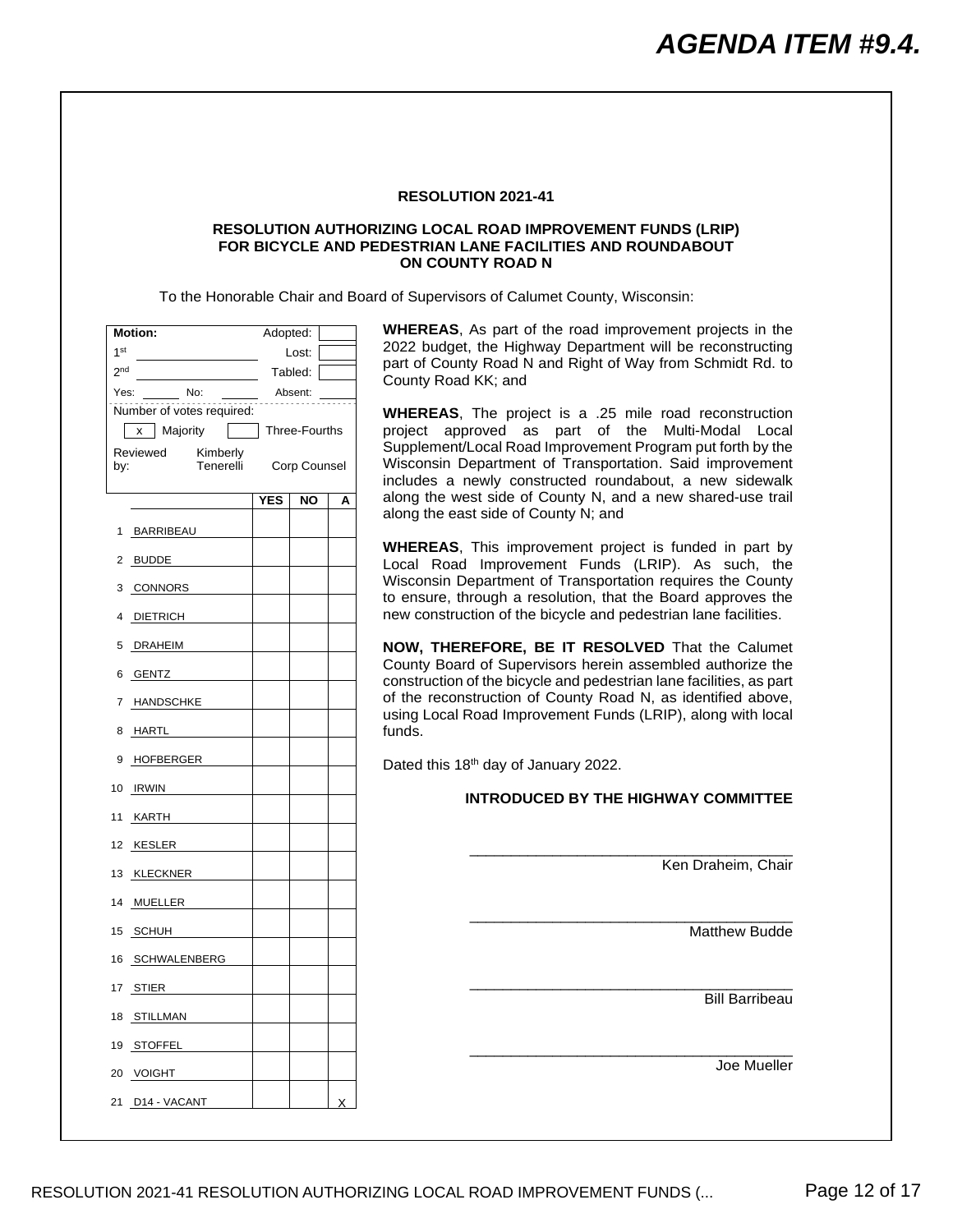### **COUNTERSIGNED BY**

Alice Connors, County Board Chair

\_\_\_\_\_\_\_\_\_\_\_\_\_\_\_\_\_\_\_\_\_\_\_\_\_\_\_\_\_\_\_\_\_\_\_\_\_\_\_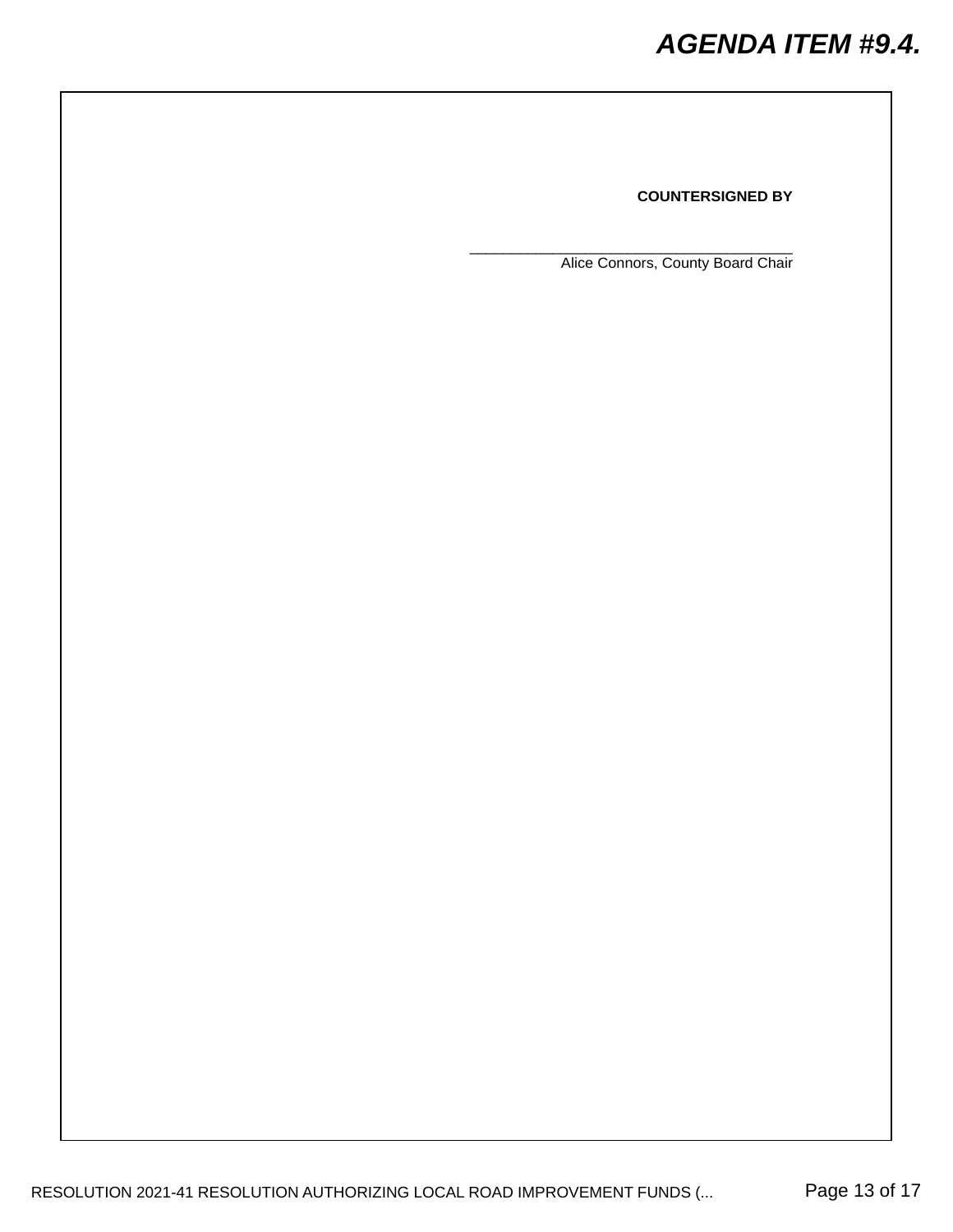**Todd M. Romenesko, County Administrator**

206 Court Street, Chilton, WI 53014 Office: (920) 849-1448 Toll Free: (833) 620-2730 Fax: (920) 849-1620 Email: county.admin@calumetcounty.org

<span id="page-13-0"></span>

Department of Administration

# **County Administrator's Monthly Report**

January 2022

# **Hiring Updates**

**Sourcing/Accepting Applications** (Open until filled, unless noted):

*Full-time/Part-time:*

- Behavioral Health Therapist
- Correctional Officer (Female)
- Correctional Officer (Male)
- $-HHC/H$ ospice RN  $-1/28/22$
- **Human Services Professional (Family Services Unit)**
- Jail Administrator (Internal) 1/10/22
- Janitor (2<sup>nd</sup> Shift)
- Secretary (HHSD)

## *Casual/Limited-term:*

- Correctional Officer (Casual) (Male)
- **HHC/Hospice Aide (Casual)**
- HHC/Hospice RN (Casual)
- Hill Attendant (Seasonal)
- **Hospice Chaplain/Spiritual Counselor (Casual)**
- Park Building Attendant (Concessions Worker) (Seasonal)
- Psychiatric Nurse (Casual)
- Tow Operator (Seasonal)

## **Hired:**

*Full-time/Part-time:*

- Behavioral Health Therapist 01/03/22
- $\blacksquare$  HHC/Hospice RN 12/15/21
- $HHC/H$ ospice RN  $12/20/21$
- HHC/Hospice Unit Supervisor (Internal) 01/17/22
- Legal Assistant 01/03/22
- Patrol Officer  $-12/20/21$
- Public Health Educator  $-1/3/22$
- Public Health Nurse  $-12/27/21$
- *Casual/Limited-term:*
- Contact Tracer (3) 12/22/21 & 12/27/21
- Highway Maintenance Worker (LTE)  $(2) -01/04/22$



**www.calumetcounty.org**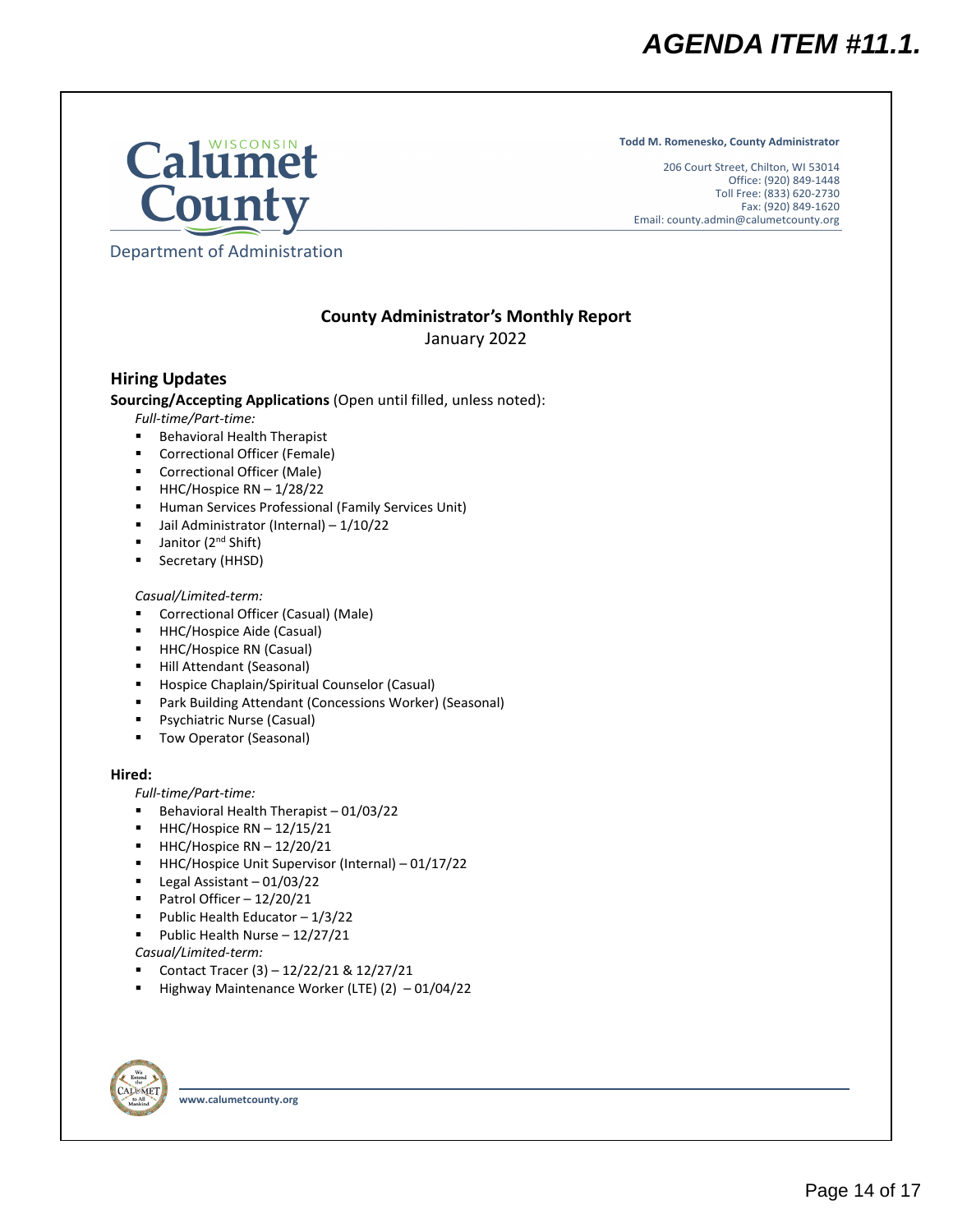| Years<br>Worked | <b>Employee Name</b>    | Department                              |  |  |  |
|-----------------|-------------------------|-----------------------------------------|--|--|--|
| 15              | Walsh, Paula E.         | Department of Health and Human Services |  |  |  |
| 10              | Voland, Eric M.         | Sheriff's Office                        |  |  |  |
| 5               | Krueger, Gina G.        | Department of Health and Human Services |  |  |  |
| 5               | Micke, Jill T.          | Treasurer's Office                      |  |  |  |
| 5               | Teruya-Smith, Sherry M. | District Attorney's Office              |  |  |  |
| 3               | Beyer, Nathan R.        | <b>Highway Department</b>               |  |  |  |
| 3               | Eberhardt, Matthew W.   | Sheriff's Office                        |  |  |  |
| 3               | Schiess, Alicia M.      | Department of Health and Human Services |  |  |  |
| $\mathbf{1}$    | Boehnlein, Brenda L.    | Department of Health and Human Services |  |  |  |
| 1               | Cook, Mitchell S.       | <b>Highway Department</b>               |  |  |  |
| $\mathbf{1}$    | Gumtow, Joshua D.       | <b>Highway Department</b>               |  |  |  |
| $\mathbf{1}$    | Hammel, Steven J.       | <b>Highway Department</b>               |  |  |  |
| $\mathbf{1}$    | Kaufman, Emma K.        | Department of Health and Human Services |  |  |  |
| $\mathbf{1}$    | Kirchenwitz, Ellis D.   | Sheriff's Office                        |  |  |  |
| $\mathbf{1}$    | Krueger, Nicholas D.    | <b>Highway Department</b>               |  |  |  |
| $\mathbf{1}$    | Prescott, Bernadette I. | Sheriff's Office                        |  |  |  |
| 1               | Reedy, Brian T.         | Sheriff's Office                        |  |  |  |
| $\mathbf{1}$    | Sas, Heather J.         | Department of Health and Human Services |  |  |  |
| $\mathbf{1}$    | Schwarz, Wendy M.       | Department of Health and Human Services |  |  |  |
| $\mathbf{1}$    | Verbeten, Keith J.      | <b>Highway Department</b>               |  |  |  |

Milestone Work Anniversaries (September – December 2021)

2021 County Board Milestone Work Anniversaries

| Years<br>Worked | Name                |
|-----------------|---------------------|
| 40              | Connors, Alice M.   |
| 35              | Draheim, Kenneth E. |
| 10              | Dietrich, Ronald L. |
| 3               | Irwin, Kenneth      |
| 3               | Schuh, Marilyn A.   |
| 3               | Stoffel, Thomas R.  |
| 1               | Kesler, Nicholas H. |
| 1               | Handschke, Scott M. |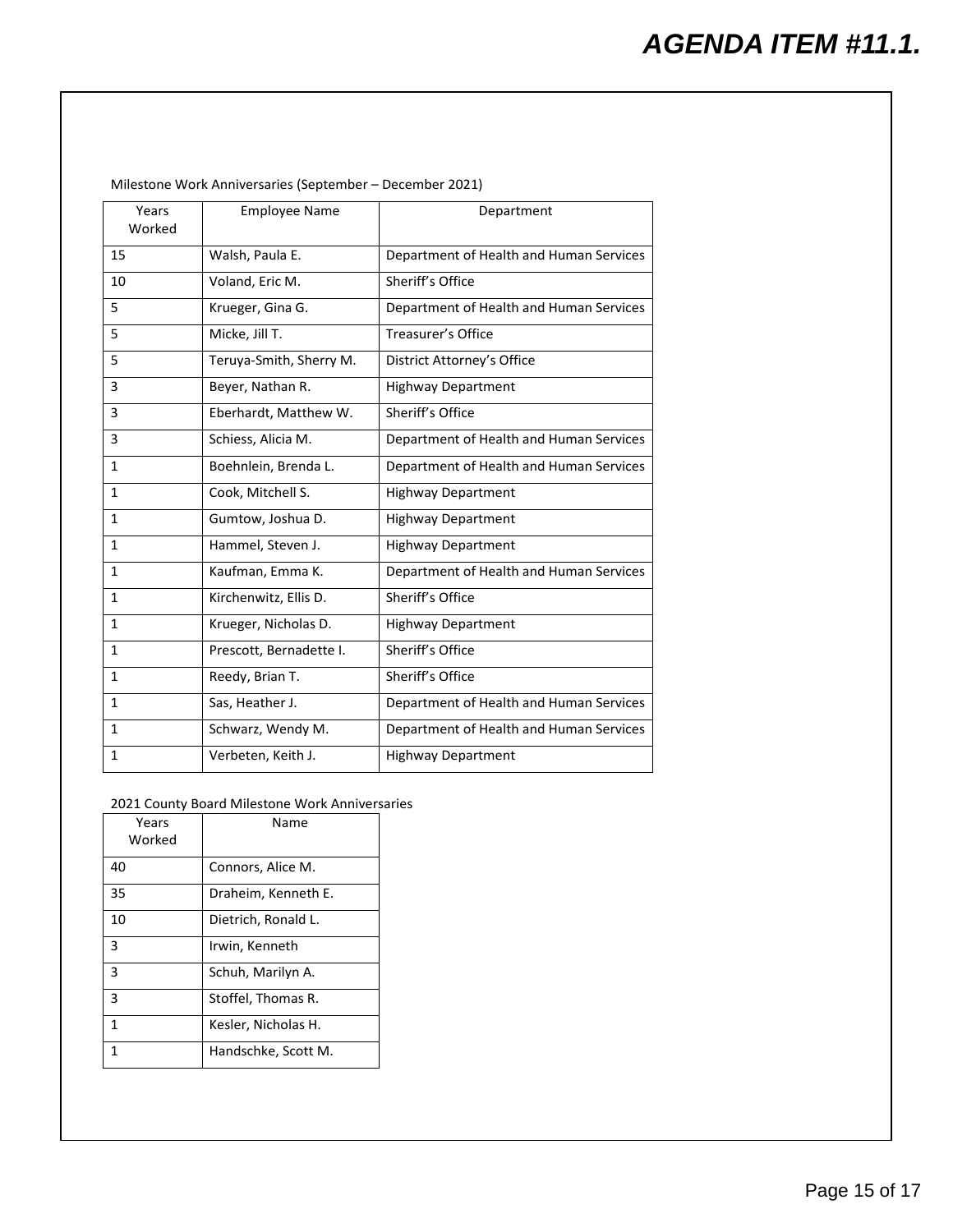## **County Financial Report**

The following report is attached:

• December 2021 Investment Report

# **Construction Update**

- Inmates moved into new jail at the end of December
- Demolition of old jail to start early February
- First floor courthouse construction areas should be finished by end of January
- IT and Maintenance currently working on demo of old IT closet
- Prepping the new temporary area for the Medical Examiner

# **Strategic Plan Updates**

### **Developers Tour New Holstein, Former Tecumseh Site**

Three housing development teams have toured New Holstein, with a focus on the former Tecumseh property. The tours were hosted by the City of New Holstein in partnership with its redevelopment consultant, Stantec, along with Calumet County Community Economic Development. Various options are being explored for the possible redevelopment of the 40-acre site so it can once again be a tax-generating and useful property within the city.

#### **ARPA Funding for Child Care**

The Calumet County Board of Supervisors is being broadly commended for its approval of the ARPA proposal to support child care in partnership with Child Care Resource & Referral. Following a county press release, two television stations carried detailed reports on the project. WLUK Fox 11 covered the program on January 6, while NBC 26's report ran on January 10. The story also appeared in several local newspapers. The initiative has resonated so favorably that multiple additional governments in the region have requested information about the program and may consider duplicating it in their own locations. Child care centers and local employers are likewise enthused about the program's potential to help recruit and retain new child care workers and to support local child care centers.

# **COVID-19 Vaccination Clinics**

Calumet County Public Health (CCPH) began offering COVID-19 vaccination clinics on January 20, 2021. Last week was the **50th week** of vaccination clinics coordinated by CCPH. Here is a breakdown of the 9,617 vaccinations for the year:

- Vaccinations given by CCPH (CCPH-led clinics, home visits, jail vaccinations) = 7,131
- Vaccinations given at WING-staffed Clinics = 1,489
- Vaccinations given at AMI-staffed Clinics = 997

*If Calumet County Board Supervisors have any questions, concerns or desire additional information on these or any other topics, please do not hesitate to call 920-849-1448 or email me* [todd.romenesko@calumetcounty.org.](mailto:todd.romenesko@calumetcounty.org)